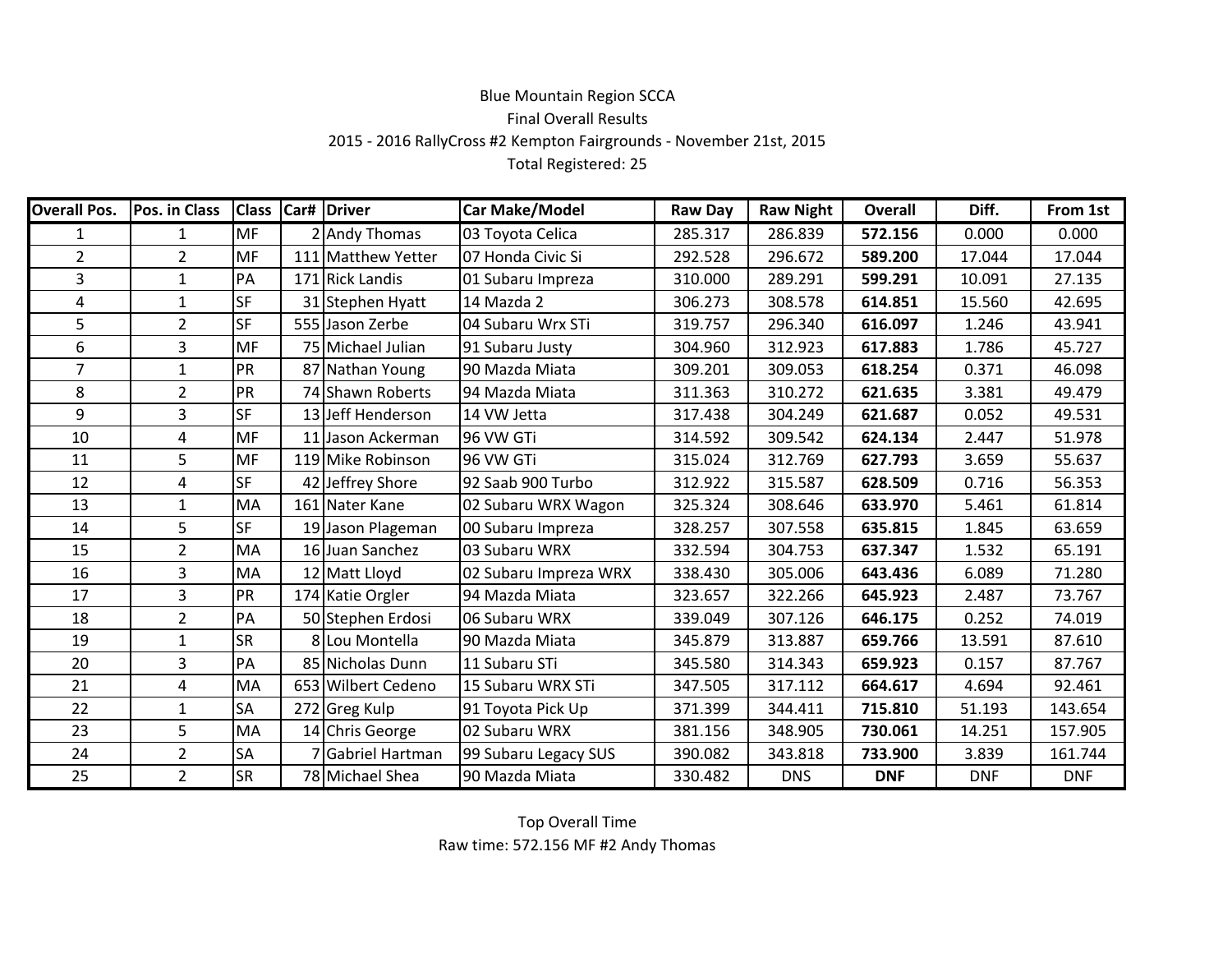## Blue Mountain Region SCCA Final Day Results 2015 - 2016 RallyCross #2 Kempton Fairgrounds - November 21st, 2015 Total Registered: 25

| <b>Overall Pos.</b> | Pos. in Class  | <b>Class</b> |   | Car# Driver        | <b>Car Make/Model</b> | <b>Raw Day</b> | Diff.  | From 1st |
|---------------------|----------------|--------------|---|--------------------|-----------------------|----------------|--------|----------|
| 1                   | $\mathbf{1}$   | <b>MF</b>    |   | 2 Andy Thomas      | 03 Toyota Celica      | 285.317        | 0.000  | 0.000    |
| 25                  | $\overline{2}$ | SA           | 7 | Gabriel Hartman    | 99 Subaru Legacy SUS  | 390.082        | 8.926  | 104.765  |
| 21                  | $\overline{2}$ | <b>SR</b>    |   | 8 Lou Montella     | 90 Mazda Miata        | 345.879        | 0.299  | 60.562   |
| 9                   | 4              | <b>MF</b>    |   | 11 Jason Ackerman  | 96 VW GTi             | 314.592        | 1.670  | 29.275   |
| 18                  | 3              | MA           |   | 12 Matt Lloyd      | 02 Subaru Impreza WRX | 338.430        | 5.836  | 53.113   |
| 11                  | 3              | <b>SF</b>    |   | 13 Jeff Henderson  | 14 VW Jetta           | 317.438        | 2.414  | 32.121   |
| 24                  | 5              | MA           |   | 14 Chris George    | 02 Subaru WRX         | 381.156        | 9.757  | 95.839   |
| 17                  | $\overline{2}$ | МA           |   | 16 Juan Sanchez    | 03 Subaru WRX         | 332.594        | 2.112  | 47.277   |
| 15                  | 5              | <b>SF</b>    |   | 19 Jason Plageman  | 00 Subaru Impreza     | 328.257        | 2.933  | 42.940   |
| 4                   | $\mathbf{1}$   | SF           |   | 31 Stephen Hyatt   | 14 Mazda 2            | 306.273        | 1.313  | 20.956   |
| 8                   | $\overline{2}$ | <b>SF</b>    |   | 42 Jeffrey Shore   | 92 Saab 900 Turbo     | 312.922        | 1.559  | 27.605   |
| 19                  | $\overline{2}$ | PA           |   | 50 Stephen Erdosi  | 06 Subaru WRX         | 339.049        | 0.619  | 53.732   |
| $\overline{7}$      | $\overline{2}$ | PR           |   | 74 Shawn Roberts   | 94 Mazda Miata        | 311.363        | 1.363  | 26.046   |
| $\overline{3}$      | 3              | <b>MF</b>    |   | 75 Michael Julian  | 91 Subaru Justy       | 304.960        | 12.432 | 19.643   |
| 16                  | $\mathbf{1}$   | <b>SR</b>    |   | 78 Michael Shea    | 90 Mazda Miata        | 330.482        | 2.225  | 45.165   |
| 20                  | 3              | PA           |   | 85 Nicholas Dunn   | 11 Subaru STi         | 345.580        | 6.531  | 60.263   |
| 5                   | $\mathbf{1}$   | PR           |   | 87 Nathan Young    | 90 Mazda Miata        | 309.201        | 2.928  | 23.884   |
| $\overline{2}$      | $\overline{2}$ | <b>MF</b>    |   | 111 Matthew Yetter | 07 Honda Civic Si     | 292.528        | 7.211  | 7.211    |
| 10                  | 5              | MF           |   | 119 Mike Robinson  | 96 VW GTi             | 315.024        | 0.432  | 29.707   |
| 14                  | $\mathbf{1}$   | MA           |   | 161 Nater Kane     | 02 Subaru WRX Wagon   | 325.324        | 1.667  | 40.007   |
| 6                   | $\mathbf{1}$   | PA           |   | 171 Rick Landis    | 01 Subaru Impreza     | 310.000        | 0.799  | 24.683   |
| 13                  | 3              | PR           |   | 174 Katie Orgler   | 94 Mazda Miata        | 323.657        | 3.900  | 38.340   |
| 23                  | 1              | SA           |   | 272 Greg Kulp      | 91 Toyota Pick Up     | 371.399        | 23.894 | 86.082   |
| 12                  | 4              | SF           |   | 555 Jason Zerbe    | 04 Subaru Wrx STi     | 319.757        | 2.319  | 34.440   |
| 22                  | 4              | MA           |   | 653 Wilbert Cedeno | 15 Subaru WRX STi     | 347.505        | 1.626  | 62.188   |

Top Day Time Raw time: 285.317 MF #2 Andy Thomas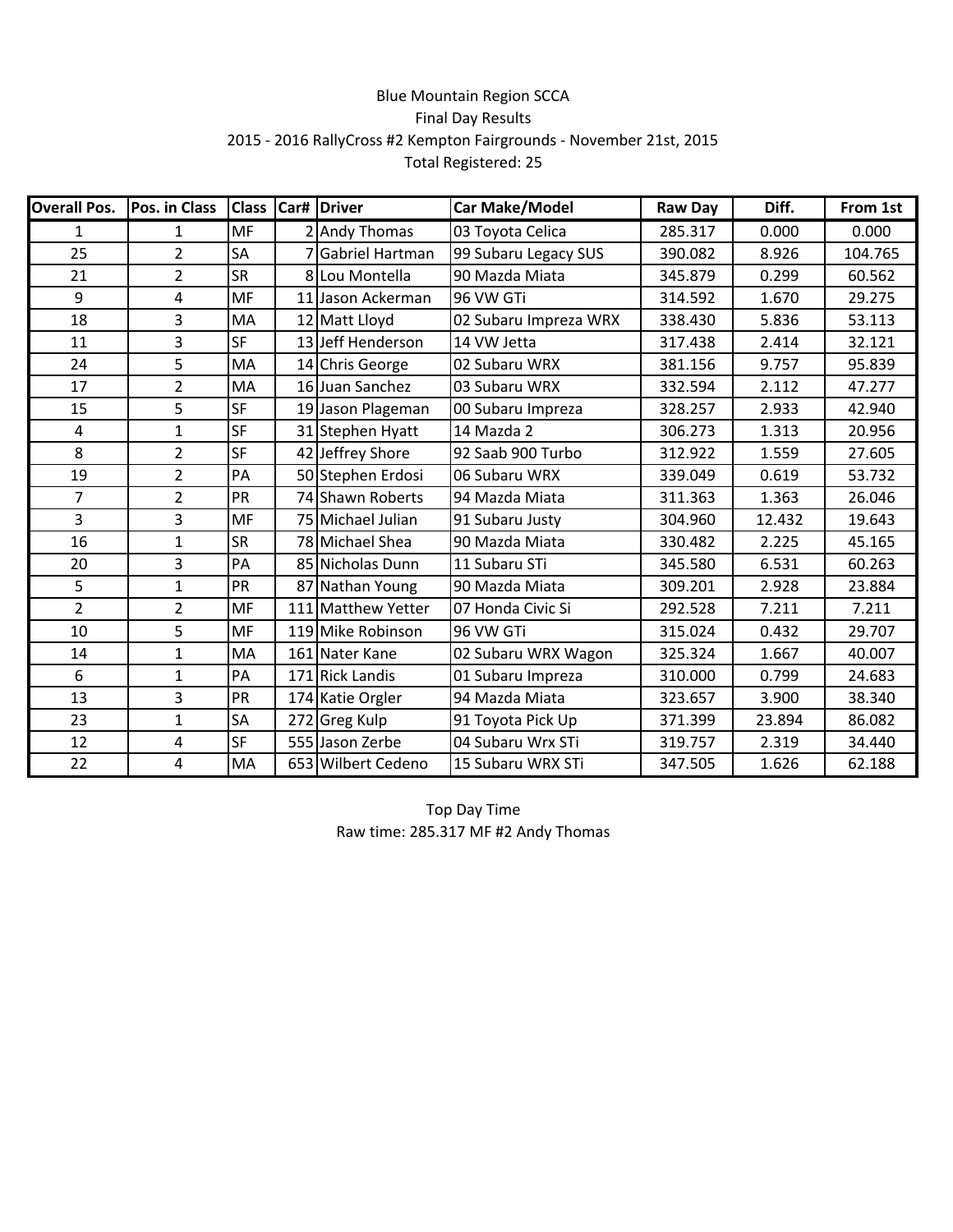## Blue Mountain Region SCCA Final Night Results 2015 - 2016 RallyCross #2 Kempton Fairgrounds - November 21st, 2015 Total Registered: 25

| <b>Overall Pos.</b> | Pos. in Class  | <b>Class</b> | Car# | <b>Driver</b>      | Car Make/Model        | <b>Raw Night</b> | Diff.      | From 1st   |
|---------------------|----------------|--------------|------|--------------------|-----------------------|------------------|------------|------------|
| $\mathbf{1}$        | $\mathbf{1}$   | <b>MF</b>    |      | 2 Andy Thomas      | 03 Toyota Celica      | 286.839          | 0.000      | 0.000      |
| 22                  | $\mathbf{1}$   | SA           |      | Gabriel Hartman    | 99 Subaru Legacy SUS  | 343.818          | 21.552     | 56.979     |
| 17                  | 1              | <b>SR</b>    | 8    | Lou Montella       | 90 Mazda Miata        | 313.887          | 0.964      | 27.048     |
| 13                  | 3              | <b>MF</b>    |      | 11 Jason Ackerman  | 96 VW GTi             | 309.542          | 0.489      | 22.703     |
| $\overline{7}$      | $\overline{2}$ | MA           |      | 12 Matt Lloyd      | 02 Subaru Impreza WRX | 305.006          | 0.253      | 18.167     |
| 5                   | $\overline{2}$ | <b>SF</b>    |      | 13 Jeff Henderson  | 14 VW Jetta           | 304.249          | 7.577      | 17.410     |
| 24                  | 5              | MA           |      | 14 Chris George    | 02 Subaru WRX         | 348.905          | 4.494      | 62.066     |
| 6                   | $\mathbf{1}$   | MA           |      | 16 Juan Sanchez    | 03 Subaru WRX         | 304.753          | 0.504      | 17.914     |
| 9                   | 3              | <b>SF</b>    |      | 19 Jason Plageman  | 00 Subaru Impreza     | 307.558          | 0.432      | 20.719     |
| 10                  | 4              | <b>SF</b>    |      | 31 Stephen Hyatt   | 14 Mazda 2            | 308.578          | 1.020      | 21.739     |
| 19                  | 5              | <b>SF</b>    |      | 42 Jeffrey Shore   | 92 Saab 900 Turbo     | 315.587          | 1.244      | 28.748     |
| 8                   | $\overline{2}$ | PA           |      | 50 Stephen Erdosi  | 06 Subaru WRX         | 307.126          | 2.120      | 20.287     |
| 14                  | $\overline{2}$ | PR           |      | 74 Shawn Roberts   | 94 Mazda Miata        | 310.272          | 0.730      | 23.433     |
| 16                  | 5              | <b>MF</b>    |      | 75 Michael Julian  | 91 Subaru Justy       | 312.923          | 0.154      | 26.084     |
| 25                  | $\overline{2}$ | <b>SR</b>    |      | 78 Michael Shea    | 90 Mazda Miata        | <b>DNS</b>       | <b>DNS</b> | <b>DNS</b> |
| 18                  | 3              | PA           |      | 85 Nicholas Dunn   | 11 Subaru STi         | 314.343          | 0.456      | 27.504     |
| 12                  | $\mathbf{1}$   | PR           |      | 87 Nathan Young    | 90 Mazda Miata        | 309.053          | 0.407      | 22.214     |
| 4                   | $\overline{2}$ | <b>MF</b>    |      | 111 Matthew Yetter | 07 Honda Civic Si     | 296.672          | 0.332      | 9.833      |
| 15                  | 4              | MF           |      | 119 Mike Robinson  | 96 VW GTi             | 312.769          | 2.497      | 25.930     |
| 11                  | 3              | MA           |      | 161 Nater Kane     | 02 Subaru WRX Wagon   | 308.646          | 0.068      | 21.807     |
| $\overline{2}$      | $\mathbf{1}$   | PA           |      | 171 Rick Landis    | 01 Subaru Impreza     | 289.291          | 2.452      | 2.452      |
| 21                  | 3              | PR           |      | 174 Katie Orgler   | 94 Mazda Miata        | 322.266          | 5.154      | 35.427     |
| 23                  | $\overline{2}$ | SA           |      | 272 Greg Kulp      | 91 Toyota Pick Up     | 344.411          | 0.593      | 57.572     |
| $\overline{3}$      | $\mathbf{1}$   | SF           |      | 555 Jason Zerbe    | 04 Subaru Wrx STi     | 296.340          | 7.049      | 9.501      |
| 20                  | 4              | MA           |      | 653 Wilbert Cedeno | 15 Subaru WRX STi     | 317.112          | 1.525      | 30.273     |

Top Night Time Raw time: 286.839 MF #2 Andy Thomas